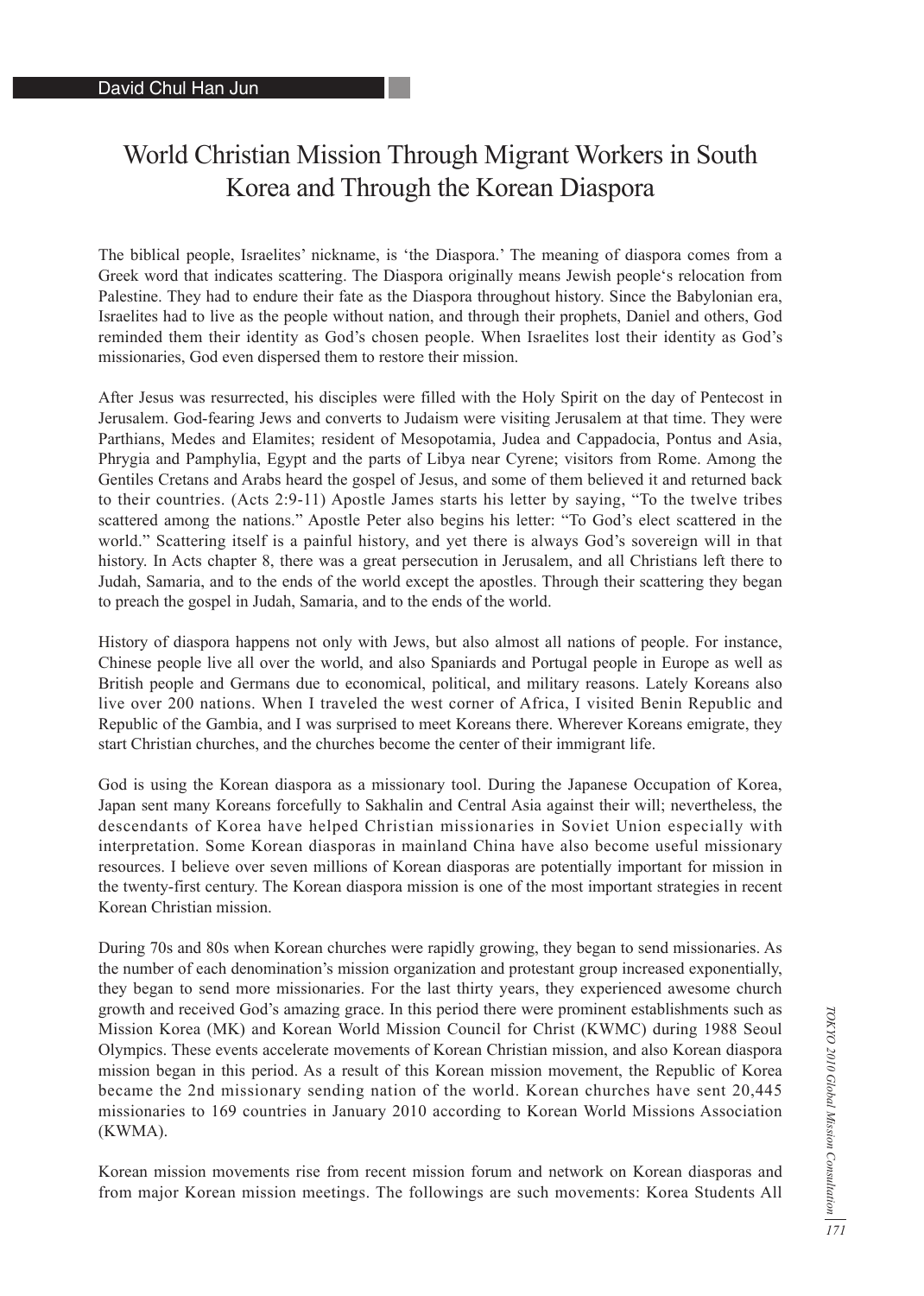Nations (KOSTA, 1985), Mission Korea (MK, 1988), Korean World Mission Council for Christ (KWMC, 1988), Korean World Missions Association (KWMA), Korea Diaspora Missions Network (KODIMNET), etc. Various mission meetings have emphasized the importance of the Korean diaspora mission and its network.

On December 2009, KWMA held the 9th Korea mission leader forum, and its memorandum declared that world mission should be developed by diasporas, and the followings are the statements.

We need to notice the significance of world mission through diasporas, and especially the Korean diaspora because of their church development through "three-self formula": self-supporting, selfpropagating, and self-governing. This Korean diaspora church development should become a model to other nations' diaspora church establishment. All diaspora churches should become self-supporting, self-propagating, and self-governing, so that they will become missional churches wherever they are.

1) Development of Korean Diaspora Church: We are paying our attention to the Korean diaspora churches. They were dispersed all over the world due to historical, economical, military reasons. Wherever they have gone, they voluntarily have established churches and have become missionary sending stations. The Korean diaspora churches have been approved by missionaries for their great contribution to world mission. Between the Korean diaspora churches and missionaries should co-operate; in other words, between lay leaders in the Korean diaspora churches and missionaries should support each other by taking different roles to fulfill world mission.

2) Development of Diaspora Mission Within the Republic of Korea: We have to take notice of Korean and other diasporas in the world, and we should use diasporas within the Republic of Korea for world mission. We have to take a careful look at various types of diasporas within Korea in order to develop appropriate training programs for them. Our goals for diaspora mission in South Korea are witnessing, discipleship, and missionary training because they are future missionaries for their own countries. We need to continuously develop worship services for diasporas in S. Korea according to their major tribal groups and languages. Korean mission society should provide workers for this ministry. For this migrant mission, we also need to have various networks to have more effective ministries.

I think the above shows well about diaspora mission's process in S. Korea, and it's direction and strategy. Development of diaspora mission in S. Korea upgrades world mission evangelism. When Korean churches see 1.2 million foreigners as future missionaries rather than the object of witness, a new window will open for mission. For this kind of diaspora mission, all Korean churches and world churches must participate in this ministry together for success.

Migrant Mission Network in Korea (MMNK) is a network for migrant mission in South Korea, and I am directly involved in this network, and I want to explain the development of diaspora mission within South Korea by introducing MMNK. At the end of 2008, several mission organizations got together and formed MMNK for the need for this network. After forming the network, they had their first large meeting, "2009 Korean Migrant Mission Expo." This mass meeting is consisting of migrant mission and exhibitions of migrant mission ministries. Through this meeting we introduced many migrant ministries, and shared our knowledge and experiences on these various ministries and it also clarified our vision on this migrant ministry in South Korea. During the morning hours, we presented various migrant mission ministries and the afternoon hours about 200 migrant mission organizations and around 7,000 foreign workers gathered together for a mission festival meeting. Through this meeting we are able to communicate to Korean churches that migrant mission is rice beds for world mission.

Continual nurturing faith of migrant workers within South Korea has been a problem due to their frequent change of their job. MMNK can solve this problem because through this network we can provide information for all the migrant ministries in South Korea. This network can also provide ministries for returning missionaries from overseas. Recently migrant ministries are not only focus on migrant workers from different countries, but they also specialize their ministries on foreign students,